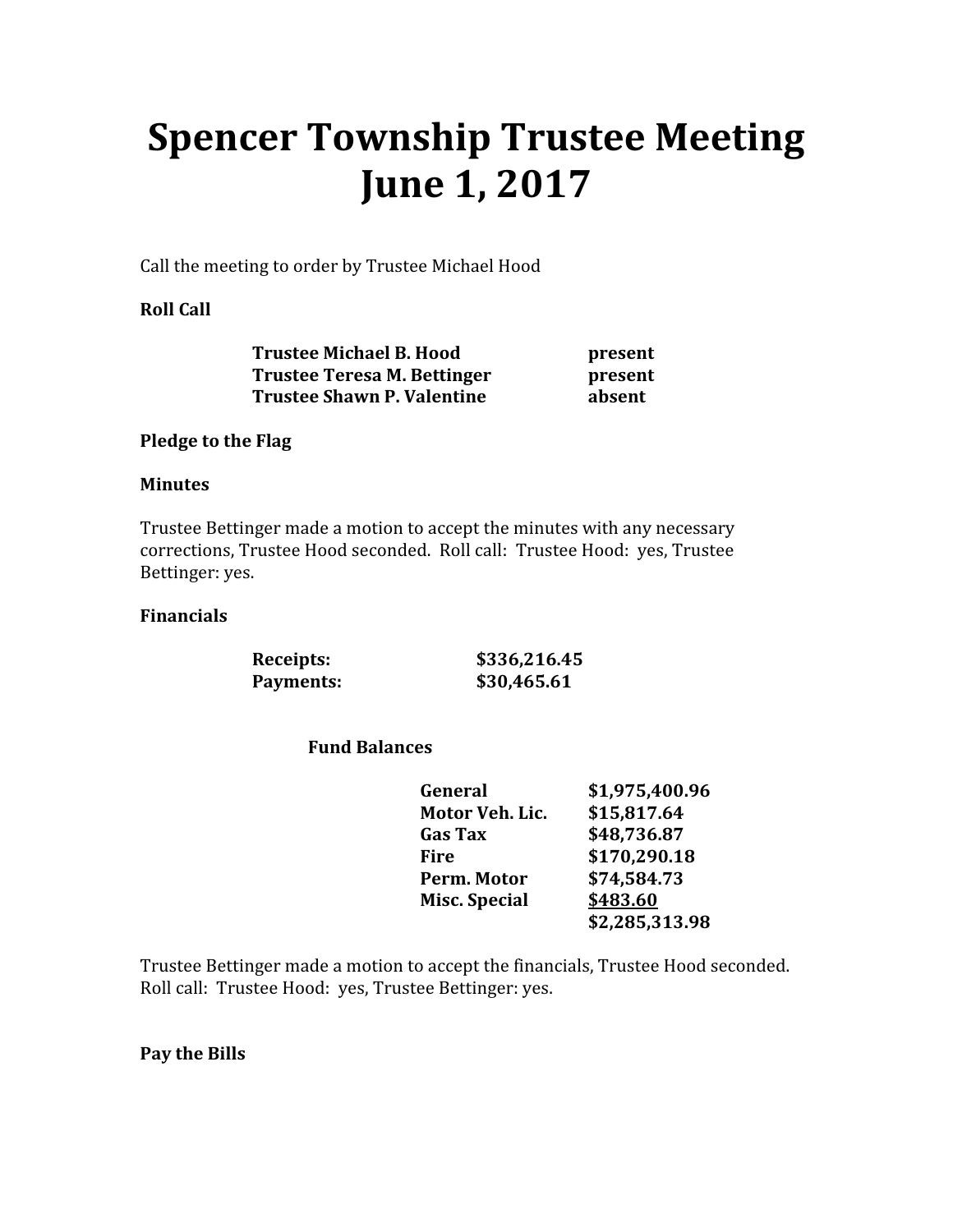Trustee Bettinger made a motion to pay the bills, Trustee Hood seconded. Roll call: Trustee Hood: yes, Trustee Bettinger: yes.

# Zoning

Trustee Bettinger gave the Zoning report presented by Zoning Inspector Jim Bryan. Permits were issued and complaints were taken. Possible citations will be issued.

### Road

The Superintendent, Dean Croskey, presented the road report. It will be available for review.

A bid for a mower attachment was presented and reviewed. The matter will be tabled until the July meeting.

#### **Fire**

Chief Barry Cousino presented the Fire report and there were 27 calls for the month of May. 2 fire calls and 25 rescues.

### JEDZ

No meeting

### Correspondence

-The Township received a request to provide information of the purchases from an AFG grant from 2012. The information has been sent to FEMA.

-The Township received a demo escrow check in the amount of \$6,500 for the demolition of property on 240 S. Meilke Road. The check has been deposited and the Township waits clean up. SAs n

-A bid for safety equipment was received for the Township to qualify for the More Safety Grant presented by OTARMA. The amount of the grant is \$500.

-A notice of appeal was received from the House of Emmanuel on the decision to deny the application for amendment of special use permit.

### Old Business

Trustee Bettinger gave an update of Trustee accomplishments:

-Eber Road was repaved in 2017 -2017 Oak Grove and Bemis, Berkey and Harriett will be paved